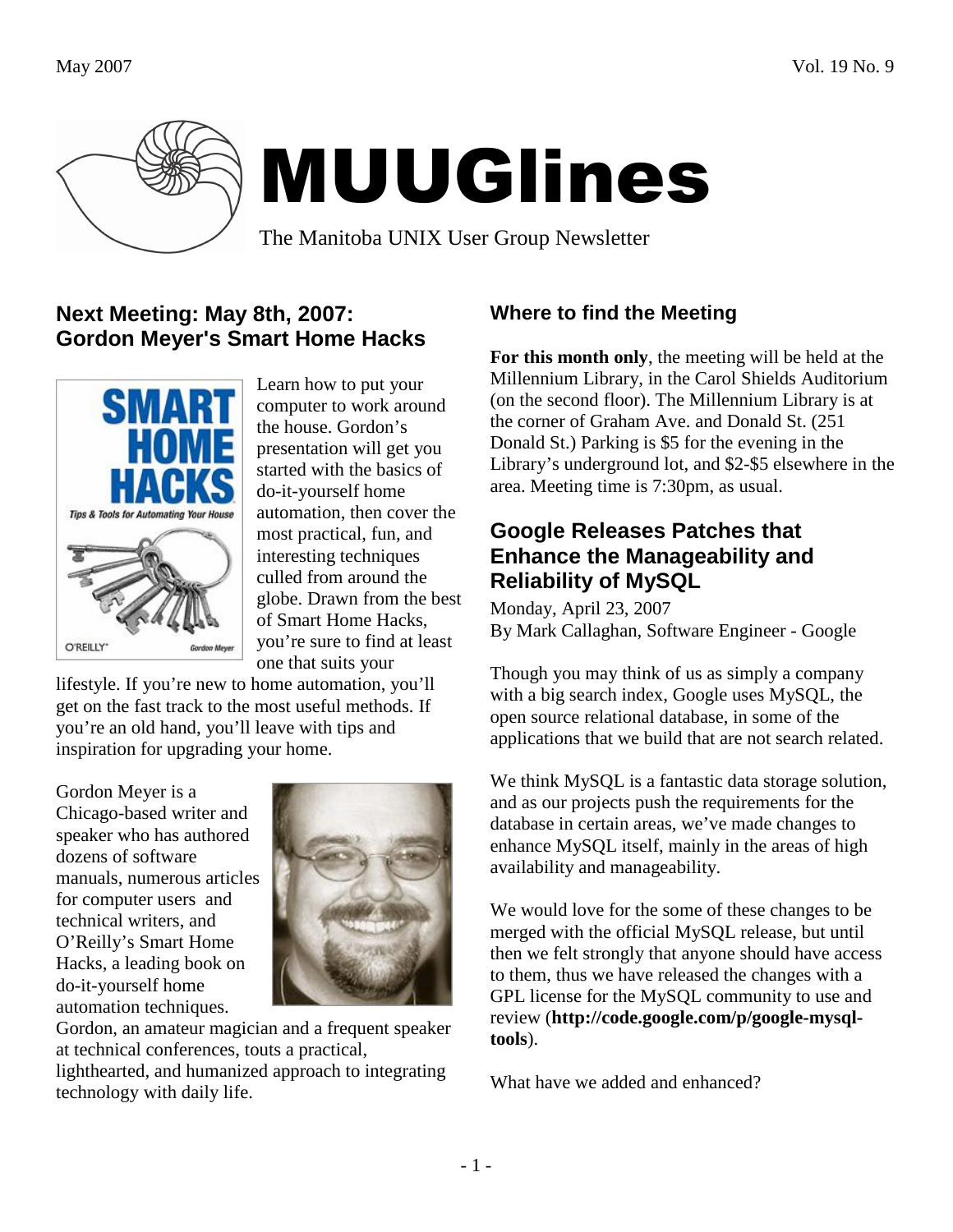The high availability features include support for semi-synchronous replication, mirroring the binlog from a master to a slave, quickly promoting a slave to a master during failover, and keeping InnoDB and replication state on a slave consistent during crash recovery.

The manageability features include new SQL statements for monitoring resource usage by table and account. This includes the ability to count the number of rows fetched or changed per account or per table. It also includes the number of seconds of database time an account uses to execute SQL commands.

# **Linux: ZFS, Licenses and Patents**

#### **http://kerneltrap.org/node/8066**

A recent discussion on the lkml examined the possibility of a Linux implementation of Sun's ZFS. It was pointed out that the file system is released under the GPL-incompatible CDDL, and that Sun has filed numerous patents to prevent ZFS from being reverse engineered. Max Yudin pointed out, "according to Jeff Bonwick's blog Sun issued 56 patents on ZFS, but I have no idea what they patented. Sorry, binary compatible ZFS reimplementation with GPL license might not be legal." David Litwin noted that he had been told by a ZFS developer to talk to Linux developers to see about getting non-GPL'd code included with the kernel. Theodore T'so replied, "that was totally useless answer from the ZFS developers. What he should have told you is to contact Sun management, since they are the only ones who can decide whether or not to release ZFS under a GPL license, and more importantly, to give a patent license for any patents they may have filed in the course of developing ZFS."

Alan Cox suggested, "the real test of whether Sun were serious about ZFS being anywhere but Solaris is what they do to license it – they've patented everything they can, and made the code available only under licenses incompatible with other OS products. Their intent is quite clear, and quite sad. Compare it to what the old Sun company did with NFS, which is now a standard used everywhere." Theodore T'so

added, "given that Sun has reportedly filed a huge number of patents covering ZFS and has refused to make them available for anything other than Solaris -- - and there are senior Sun programmers who have on record stated that one of the reasons why Sun picked the CDDL was precisely because it was incompatible with GPL and Sun fears Linux ---- I wouldn't bet on Sun being willing to making a patent license available to a hypothetical alternate implementation of the ZFS format for Linux." He went on to note, "of course, this is all open source. If someone wants to work on reimplementing ZFS from scratch, either in userspace or in the kernel, certainly the Linux community won't stop them. Given the patent issues Linus might not feel comfortable including it in the mainline sources without a promise from Sun that they won't sue the pants off of him and The Linux Foundation, but again, that's Sun's decision, and no one else can help you there."

#### **GNOME Foundation and Industry Leaders Join to Create GNOME Mobile & Embedded Initiative**

Embedded Linux Conference, Santa Clara, USA -- April 19, 2007 -- The GNOME Foundation announced today the creation of the GNOME Mobile & Embedded Initiative (GMAE), and a software platform for user experience development across a wide range of device profiles.

"GNOME continues to drive the cutting edge of Open Source and Free Software innovation. With the GNOME Mobile & Embedded Initiative, GNOME expands the reach of Software Freedom to new devices, new markets, and new audiences", said Jeff Waugh, founder of the GNOME Mobile & Embedded Initiative and a director of the GNOME Foundation board. "Developers will not only have the means to create great mobile and embedded software, but the freedom to envision and create fundamentally new kinds of devices, for entirely new markets."

Mobile, embedded and converged devices comprise one of the most rapidly growing segments of the technology landscape, accounting for sales of billions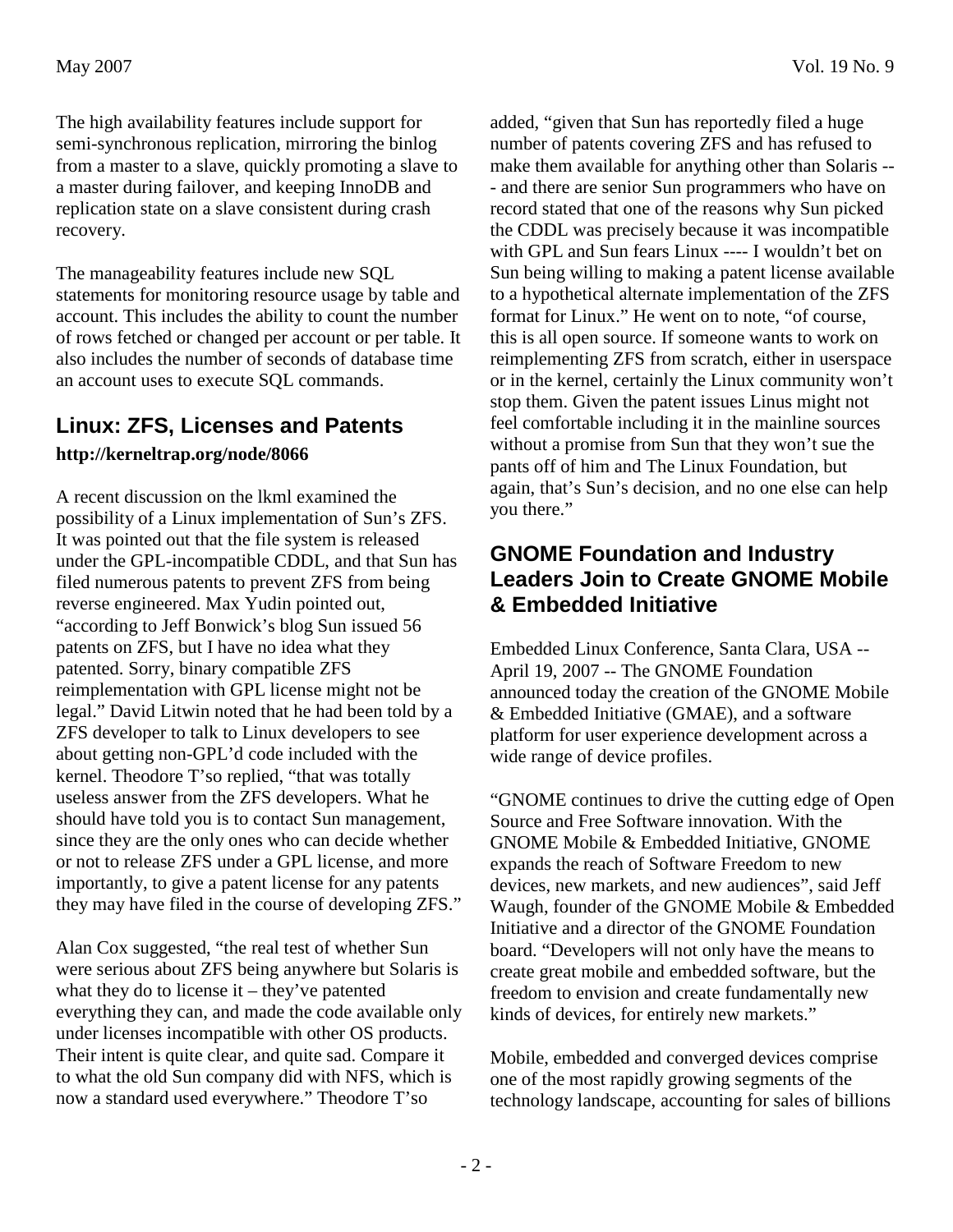of units per year. Analysts estimate that by 2010, one out of two smartphones will be based on Free and Open source software, and growth in this space is already faster than that of proprietary devices (Canalys, 2006). The mobile and embedded device space represents an unprecedented opportunity for third-party developers.

#### **Mission**

The GNOME Mobile & Embedded Initiative will advance the use, development and commercialization of GNOME components as a mobile and embedded user experience platform. It brings together industry leaders, expert consultants, key developers and the community and industry organizations they represent. The initiative aims to:

- Increase community and commercial visibility of GMAE technology and participating organizations.
- Coordinate investment in the GTK+ and GNOME platform, documentation and developer tools.
- Increase development focus on the "mobile experience", particularly the integration of GNOME desktop and GMAE technology.
- Facilitate healthy development collaboration between participating organizations, the GNOME community and related projects; and between GNOME platform, desktop and GMAE developers.
- Pursue standardization opportunities for the platform, and potentially at the user experience level.
- Ensure that Software Freedom is a reality beyond the desktop, and available in the hands of users around the world.

# **Platform**

The GNOME Mobile & Embedded Platform is a subset of the proven, widely used GNOME Platform. In addition to the core user experience toolkit (GTK+), the platform includes crucial functionality such as multimedia support (GStreamer), instant messaging and presence (Telepathy), Bluetooth

(BlueZ), contacts and calendaring (E-D-S), and network service discovery (Avahi). APIs are available for developers using C, C++ or Python.

Following GNOME's highly successful licensing strategy, the GNOME Mobile & Embedded Platform is distributed under the terms of the LGPL, which allows for royalty-free use in proprietary software products, but encourages contribution of platform code changes back to the community. This, combined with a thriving open development process supported by industry and community, makes the GMAE Platform uniquely suited to the needs of mobile and embedded developers.

The platform definition announced today represents components that are currently shipping in production devices, but GMAE participants are planning to grow the platform aggressively in the next twelve months, to enable new technologies and functionality. Components already under consideration include the Java Mobile & Embedded platform (Java ME), a geolocation service (GeoClue), a hardware information system (HAL), an audio management service (PulseAudio), and a mobile email framework (Tinymail).

The GNOME Mobile & Embedded Platform is already a key technology component in a wide range of products and projects, including those from GMAE participants such as the Intel Mobile Internet Device (MID), the Nokia N770 and N800 web tablet, the One Laptop Per Child XO laptop, the OpenMoko Neo1973 mobile phone, the Vernier LabQuest; the Sugar, Hildon and GPE user interfaces; and the ACCESS Linux Platform.

# **Wikipedia 0.5 available on a CD-ROM**

The Wikimedia Foundation and Linterweb announces the release of Wikipedia Version 0.5, a compact disc collection of around 2,000 articles from the English Wikipedia. The project paves the way for many such collections, with larger releases planned in a variety of languages.